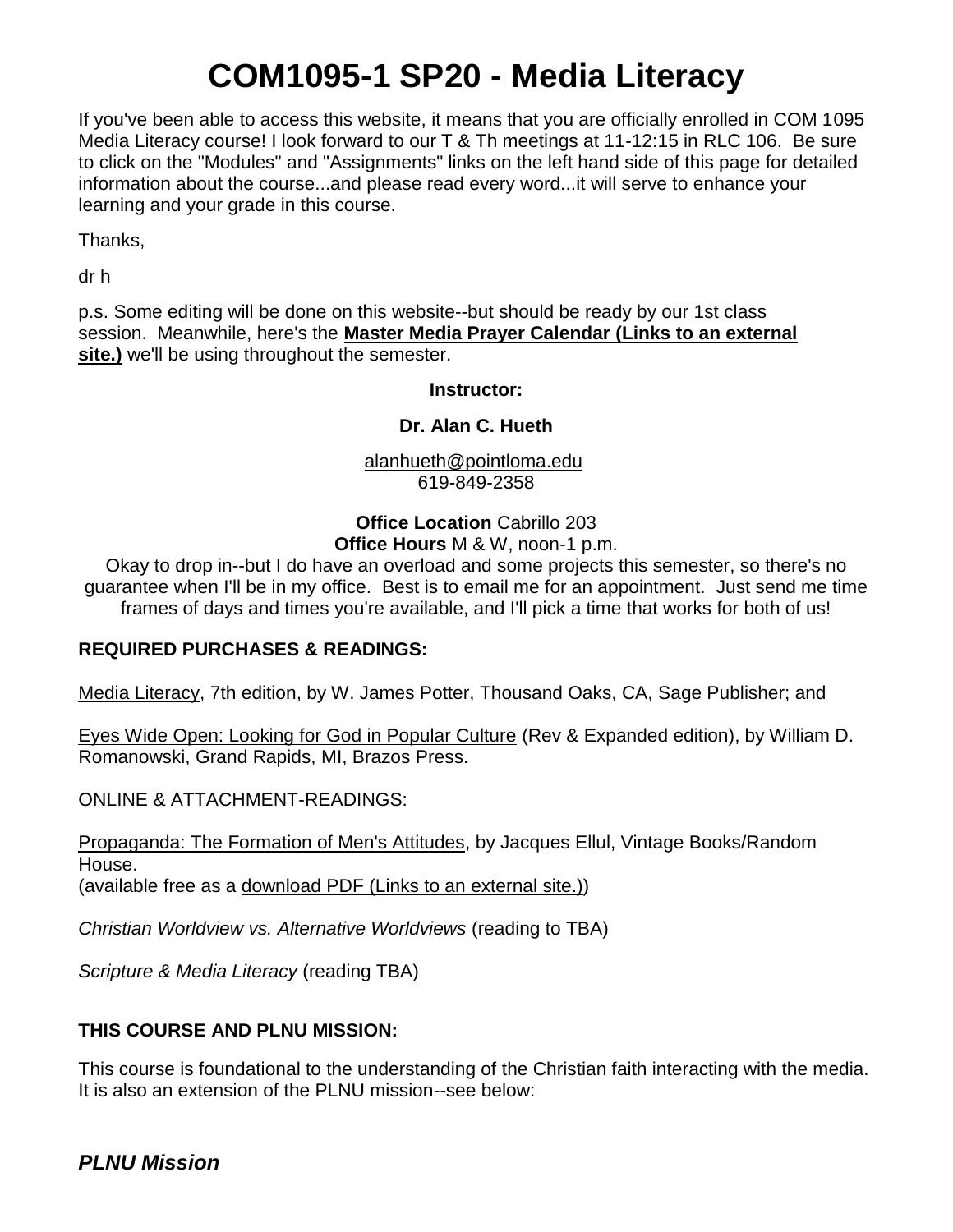# *To Teach ~ To Shape ~ To Send*

*Point Loma Nazarene University exists to provide higher education in a vital Christian community where minds are engaged and challenged, character is modeled and formed, and service becomes an expression of faith. Being of Wesleyan heritage, we aspire to be a learning community where grace is foundational, truth is pursued, and holiness is a way of life.*

This course involves developing a faith-informed approach to interpreting and ethically and morally critiquing media messages. This is part and parcel to the teaching, shaping, and sending mission of the university. It is, also, especially relevant to the pursuit of truth about the media ("truth" in all of its fullness)--which, hopefully, leads to a heightened understanding of how holiness of life is related to media consumption and production.

The term "media" includes books, newspapers, magazines, film, radio, television, music, and the internet. Course content will be grounded in the study of how messages are constructed, how media industries operate and survive, how communication theory and research explain media effects on individuals and society, and how a biblical-Christian worldview can and should function as a filter for consuming, interpreting, and producing messages. The goal: to provide a foundation for understanding the artistic and social impacts of media from a biblical-Christian perspective and, hopefully, to help you to make informed aesthetic and moral-ethical choices as a media consumer and producer.

# **COURSE LEARNING OUTCOMES (CLOs):**

As a result of this course, the student will display:

- 1. A critical understanding of mass media economics and systems;
- 2. A critical understanding of how media exercise psychological, social, and ideological and religious influences ("worldviews") on individuals and groups in American culture and society (and other cultures and societies);
- 3. An understanding and ability to apply media literacy analysis knowledge and skills in the **four different dimensions** of media literacy:

**Cognitive/Background-Factual dimension:** includes the background-facts about the message, including: the medium and the messenger-- who created the message, their background and role in this message, their perspectives, ideology, the target/principle audience(s), when message created, where did it appear, how much \$\$ did it cost to make and how much \$\$ did it make, its popularity and awards, and other factors.

**Emotional dimension:** how and why messages engage us emotionally and intellectually- -and the effects of this emotional engagement on our values, beliefs, and behaviors/actions.

**Aesthetic dimensio**n: the artistic aspects of mass media messages, and how story in words and/or imagery and sound elicit emotional reactions and can affect us in positive and negative ways.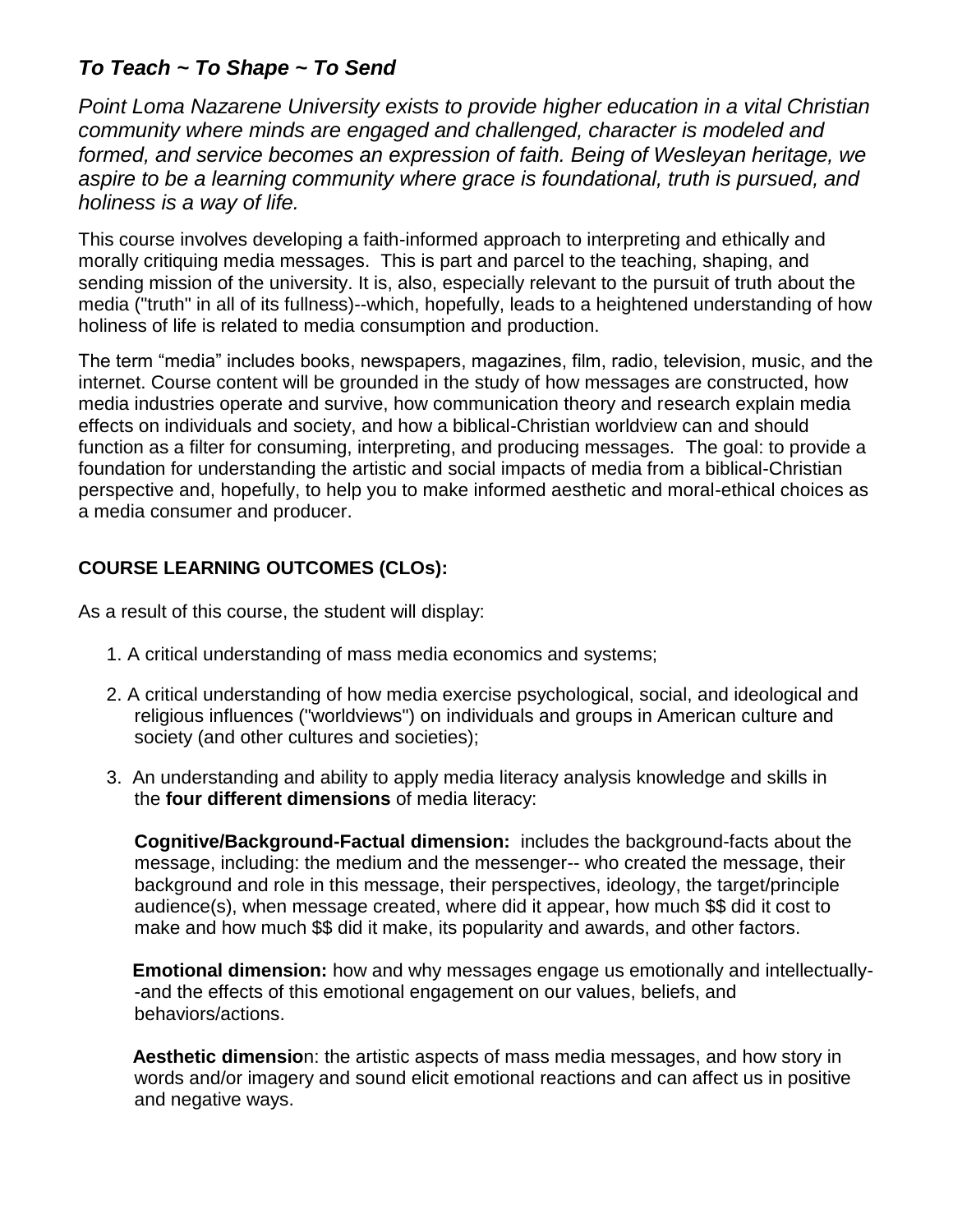**Moral-ethical-spiritual dimension:** includes the moral, psychological, and spiritual effects of media on individuals, culture, and society, and the ability to analyze and determine the ethics of media message content and their effect(s).

See the *Four Dimensions of Media Literacy*--provided later

4. An ability to apply a biblical-Christian worldview and faith perspective to media analysis, critique, and the production of media messages.

## **COURSE FORMAT & ACTIVITIES:**

This course will have a diverse format. It will consist of in-class Canvas quizzes, assigned readings and "Big Idea" reading reports, and in-class mini-lectures and discussions of course content. We'll also be screening a variety of media programs, and doing some exercises and having some discussion about the practice of media literacy analysis—all in preparation for the creation of a media literacy critique paper/project.

The foundation for learning in this course will be your participation in the session-by-session quizzes or reading reports -- and participation in our class discussions and media literacy analysis exercises. To help you accomplish this, you will be expected to bring typed "Big Idea" reading reports to class at the session that each chapter or supplemental reading is being covered--see the course schedule. The Big Idea reports must be submitted at the close of the class session that the report is due--see more details in the Assignments section of this website.

The course sessions will include some quizzes based on textbook readings -- along with minilectures and/or discussion-based conversations -- which require all to come to class with a basic understanding of the media literacy concepts introduced in the readings AND a readiness to discuss and/or apply these concepts. We will also be analyzing numerous examples of print and electronic media in our class sessions—all to prepare you for writing your media literacy analysis paper at the end of the semester.

In summary, this course will include the following activities:

- Mini-lectures and quizzes on chapter contents in the Media Literacy (Potter) textbook
- Doing assigned readings and submitting Big Idea Reading reports
- Applying knowledge of media literacy analysis by practicing in-class media literacy analysis of print, television, film, music recordings, and/or internet content
- Writing a media literacy analysis paper that displays your ability to do media literacy analysis
- One (1) test based on the Eyes Wide Open... (Romanowski) textbook and other lecture material
- A final exam--questions selected from the in-class quizzes in the Media Literacy textbook

# **EVALUATION & GRADING:**

Assignment points and grading scale below:

Media Literacy Chapter Quizzes (20) 356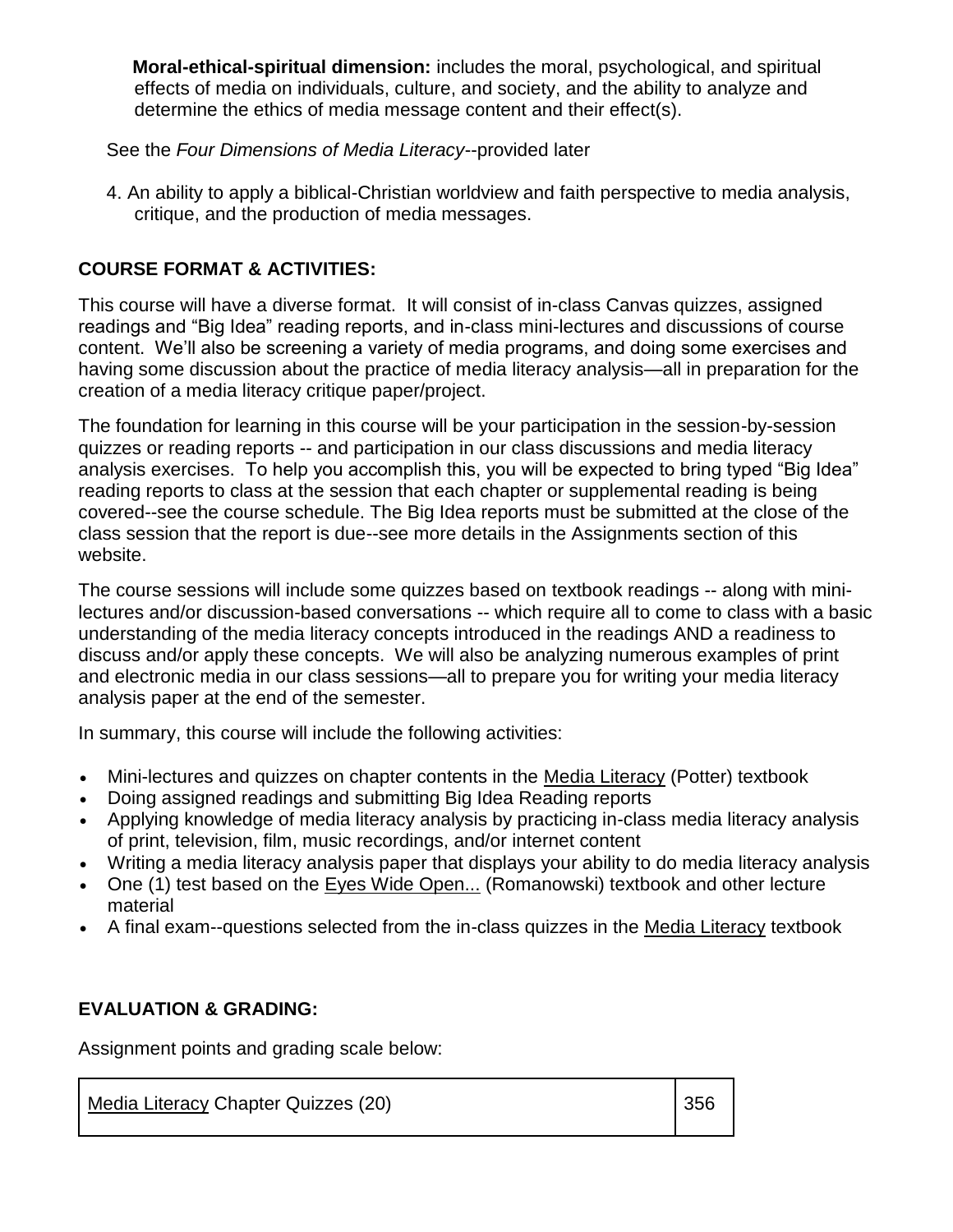| Big Idea Reports: Eves Wide Open, Media Bias, Potter Box Model,<br>Ethical Principles, and Five G's Reports (15 reports @ 5<br>points/each) | 75   |
|---------------------------------------------------------------------------------------------------------------------------------------------|------|
| Propaganda Essays (four assigned readings of 5 chapters --each<br>w/short essays for each chapter @ 20 points per assigned reading)         | 80   |
| Test 1 -- on Eyes Wide Open content                                                                                                         | 40   |
| Christianity vs. Alternative Worldviews Report                                                                                              | 25   |
| Media Literacy Analysis & Critique Paper                                                                                                    | 200  |
| Final Exam: objective portion (100 points)<br>Scripture and Media Literacy Essay (25 points)                                                | 125  |
|                                                                                                                                             |      |
| Attendance & Participation                                                                                                                  | 100  |
| <b>TOTAL POINTS:</b>                                                                                                                        | 1001 |

#### Grading Scale:

Your final grade will be based on the following point scale:

 $921 - 1001 = A$  $900-920 = A$  $880 - 899 = B +$  $821 - 879 = B$  $800 - 820 = B 780 - 799 = C +$  $758 - 820 = C$  $700 - 720 = C$  $680 - 699 = D +$  $621 - 679 = D$  $500 - 620 = D$ 

#### **ATTENDANCE & PARTICIPATION POLICY:**

Regular and punctual attendance at all classes is considered essential to optimize academic achievement. If the student is absent from more than 10 percent of class meetings (3X), the faculty member has the option of filing a written report to the Provost which may result in deenrollment. If the absences exceed 20 percent (6X), the student may be de-enrolled without notice. See [Academic PoliciesLinks](http://catalog.pointloma.edu/content.php?catoid=8&navoid=864#Class_Attendance) to an external site. in the (undergrad/graduate as appropriate) academic catalog AND the Provost guidelines at bottom for more details. Also, you